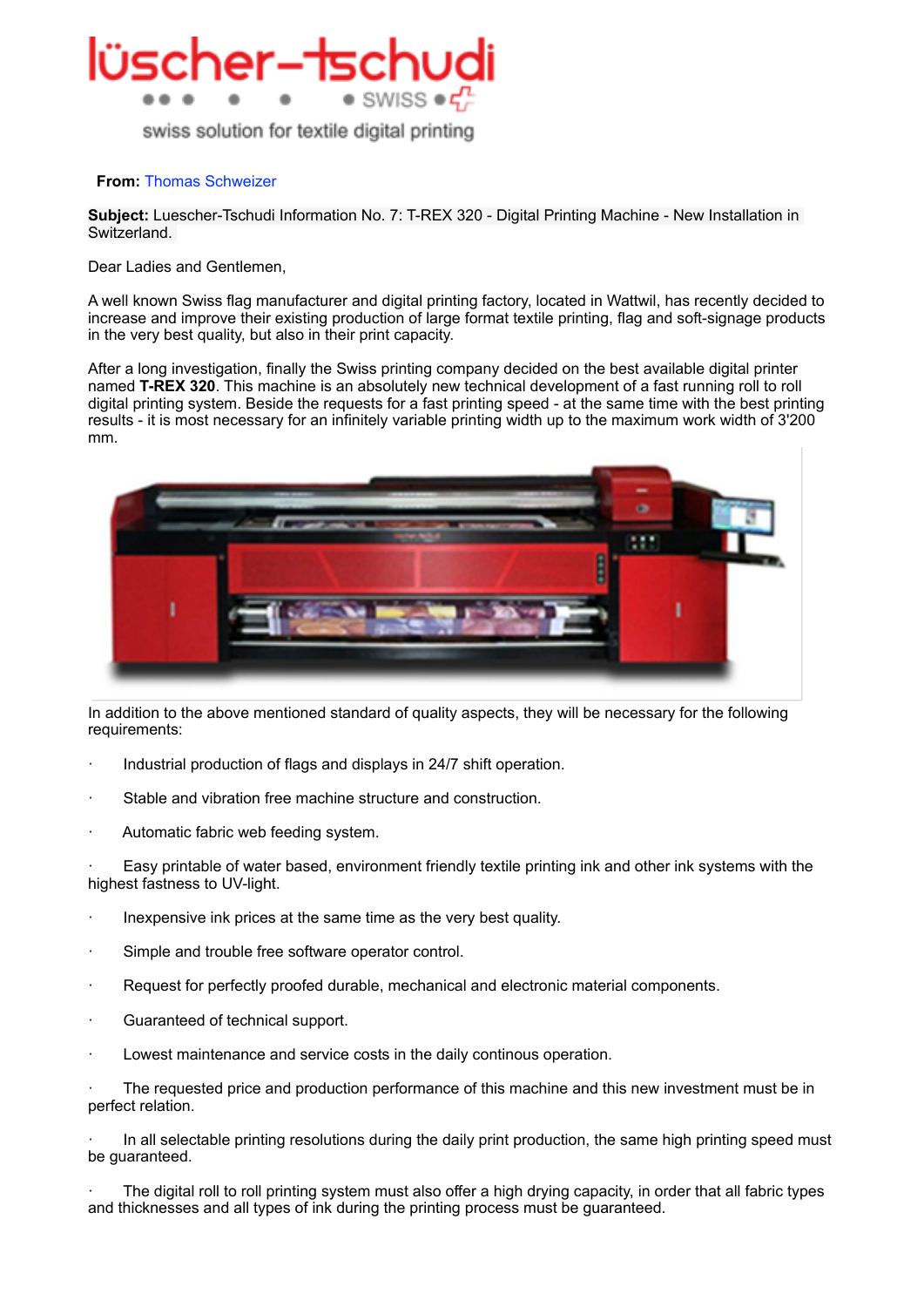All customers' required adjustments are fully complied with in the **T-REX** Machine and, after some hours of technical installation and adjustments the customer began the printing process in full production mode.

The three following photographs show the professional installation of the **T-REX** machine at the Swiss customer's site